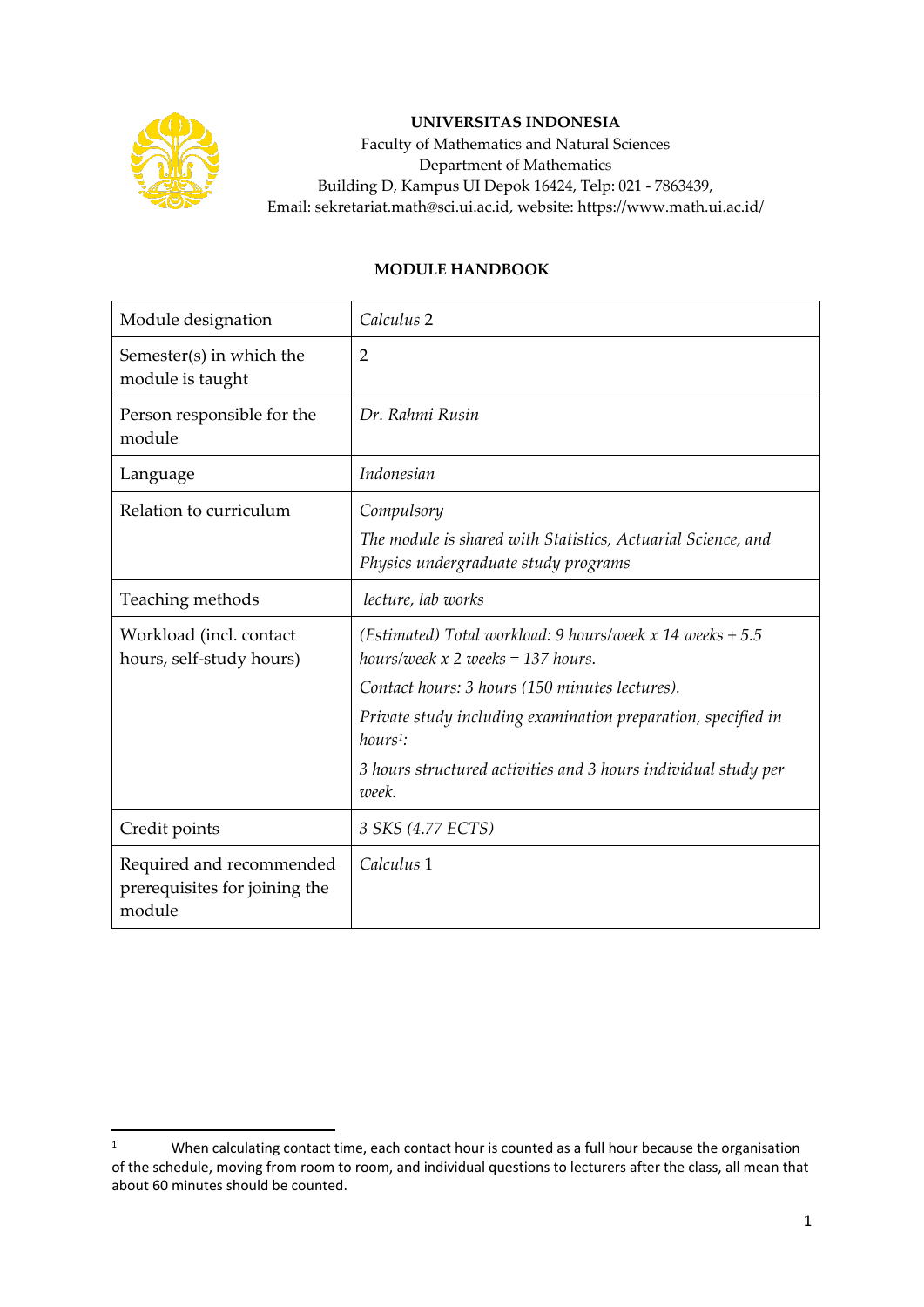| Module objectives/intended | After completing the course, students have the ability                                                                                                                                                                                                                                                                                                                                                                                                                                                                                                                                                                                                                                                                                                                                                                                                                                                                                                                                                                                       |
|----------------------------|----------------------------------------------------------------------------------------------------------------------------------------------------------------------------------------------------------------------------------------------------------------------------------------------------------------------------------------------------------------------------------------------------------------------------------------------------------------------------------------------------------------------------------------------------------------------------------------------------------------------------------------------------------------------------------------------------------------------------------------------------------------------------------------------------------------------------------------------------------------------------------------------------------------------------------------------------------------------------------------------------------------------------------------------|
| learning outcomes          | to solve indeterminate forms and improper integral problems<br>1.<br>to solve the parametric representation of curves in the plane,<br>2.<br>calculate the length of a plane curve and the area of a surface<br>of revolution.<br>to sketch the graph of a polar equation, calculate the<br>3.<br>derivatives and the area problems in the polar coordinate<br>system.<br>to determine the domain, codomain, range of functions of two<br>4.<br>or more variables, to do algebraic operations between them<br>and sketch their graphs.<br>5. to determine the limit and continuity of a functions of two<br>variables.<br>6. to evaluate the derivatives of functions ot two or more<br>variables.<br>7. to solve simple real problems related to derivatives of<br>functions of two or three variables.<br>To calculate the integrals of functions of two or three<br>8.<br>variables.<br>To solve problems related to integral of functions of two or<br>9.<br>three variables.<br>10. To determine the convergence of infinite sequences. |
| Content                    | Indeterminate forms and improper integrals.<br>1.                                                                                                                                                                                                                                                                                                                                                                                                                                                                                                                                                                                                                                                                                                                                                                                                                                                                                                                                                                                            |
|                            | Parametric representation of curves in the plane, the length of<br>2.<br>a plane curve and the area of a surface of revolution.                                                                                                                                                                                                                                                                                                                                                                                                                                                                                                                                                                                                                                                                                                                                                                                                                                                                                                              |
|                            | Polar coordinate systems, graphs of polar equations, and<br>3.<br>calculus in polar coordinate                                                                                                                                                                                                                                                                                                                                                                                                                                                                                                                                                                                                                                                                                                                                                                                                                                                                                                                                               |
|                            | 4. Functions of two or more variables, partial derivatives, limit<br>and continuity, differentiability, directional derivatives and<br>gradient, the chain rule, and tangent planes and<br>approximations.                                                                                                                                                                                                                                                                                                                                                                                                                                                                                                                                                                                                                                                                                                                                                                                                                                   |
|                            | Maxima dan minima and the Lagrange multiplier method.<br>5.                                                                                                                                                                                                                                                                                                                                                                                                                                                                                                                                                                                                                                                                                                                                                                                                                                                                                                                                                                                  |
|                            | 6. Double integrals over rectangles, iterated integrals, and<br>double integrals over nonrectangular regions.                                                                                                                                                                                                                                                                                                                                                                                                                                                                                                                                                                                                                                                                                                                                                                                                                                                                                                                                |
|                            | Double integral in polar coordinates, applications of double<br>7.<br>integrals, and surface area.                                                                                                                                                                                                                                                                                                                                                                                                                                                                                                                                                                                                                                                                                                                                                                                                                                                                                                                                           |
|                            | Triple integrals in cartesian coordinates, triple integrals in<br>8.<br>cylindrical and spherical coordinates, and change of variables<br>in multiple integrals.                                                                                                                                                                                                                                                                                                                                                                                                                                                                                                                                                                                                                                                                                                                                                                                                                                                                             |
|                            | Infinite sequences.<br>9.                                                                                                                                                                                                                                                                                                                                                                                                                                                                                                                                                                                                                                                                                                                                                                                                                                                                                                                                                                                                                    |